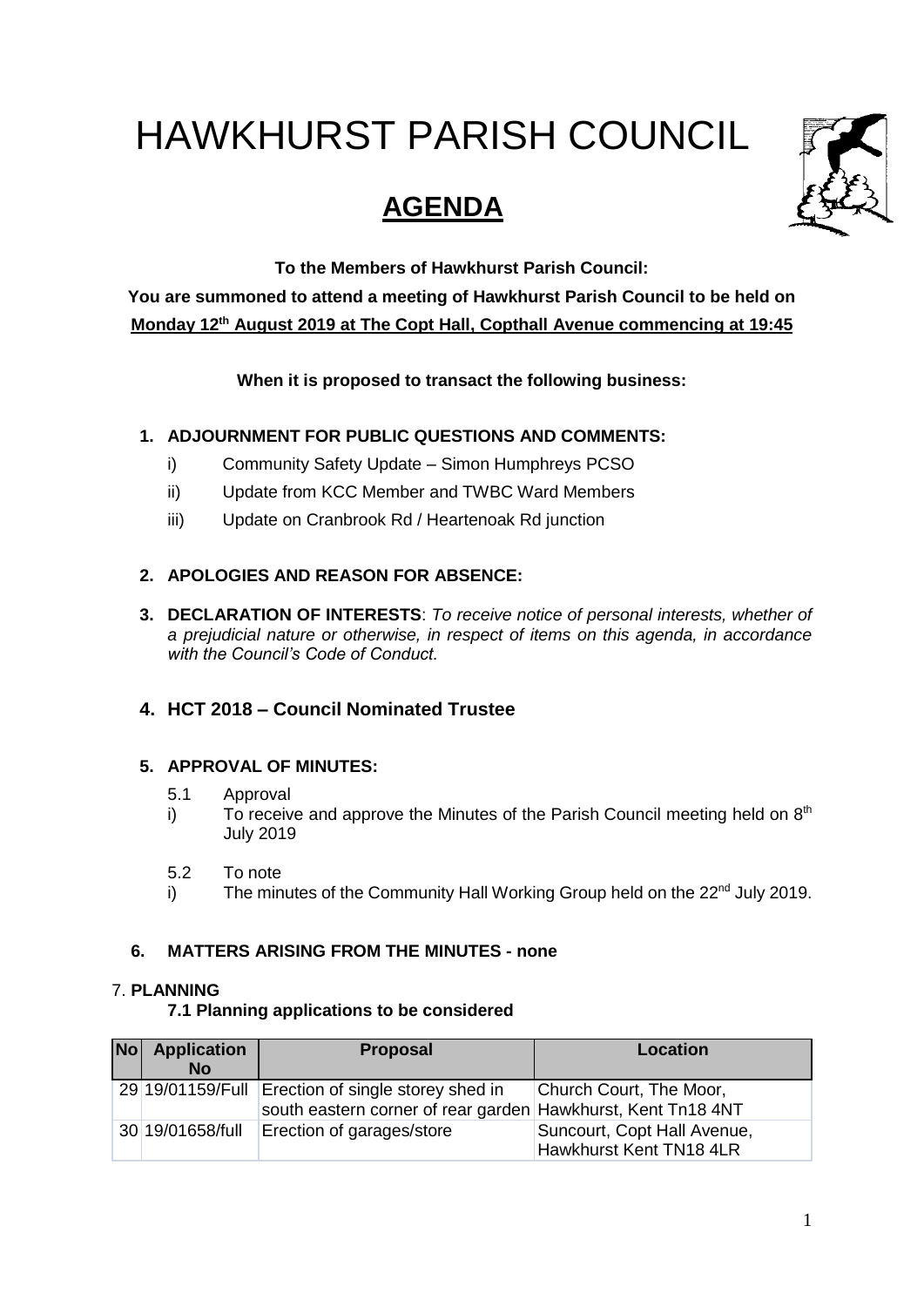|                  | 31 19/01624/TPO Trees Eucalyptus (T1) Reduce by 5 Pinners, Ockley Rd, Hawkhurst<br>metres                                                                                                                                                                       | <b>TN18 4DP</b>                                  |
|------------------|-----------------------------------------------------------------------------------------------------------------------------------------------------------------------------------------------------------------------------------------------------------------|--------------------------------------------------|
|                  | $32 19/01660/TPO$ Trees Oak (T1) – Crown reduce by<br>approximately $2 - 3m$ and removed $4PQ$<br>deadwood over 50mm in diameter                                                                                                                                | 1, Dickens Way, Hawkhurst TN18                   |
|                  | 33 19/01829/TPO Sycamores (T1, T2, T3, T4, T5)<br>Reducing 4-5 metres of growth on<br>to existing unions. Sycamore (T6)<br>removal of 4 of the trees lowest<br>branches and to reduce the lateral<br>growing capacity over the garden<br>and house by 2 metres. | The oaks, Queen Rd Hawkhurst<br><b>TN184HH</b>   |
| 34 19/01914/Full | Demolition of existing extension<br>and erection of replacement two<br>storey extension                                                                                                                                                                         | Woodsden Oast, Water Lane,<br>Hawkhurst TN18 5AP |

7.2 Planning information on file

### **8 MATTERS FOR FURTHER DISCUSSION:**

- 8.1 Litter Angels Cllr Escombe
- 8.2 Development in Hawkhurst discussion
- 8.3 Communications Cllr J Hunt

#### **9. REPORTS OF COMMITTEE CHAIRMEN AND UPDATES**

- i) Facilities and Services Committee Cllr Fitzpatrick
- ii) Strategy, Administration and Projects Committee Next meeting 19<sup>th</sup> August 2019
- iii) Personnel 31<sup>st</sup> July 2019 see confidential report
- iv) Community Hall Working Group 22<sup>nd</sup> July 2019 Cllr Whittle see confidential report
- v) Fete Committee Cllr Hunt
- vi) Crime figures Cllr Hunt

#### **10. FINANCE:**

10.1 Finance figures for July 2019 to follow

#### **Finance information to be tabled**

- 10. 2 Agreement to pay payments schedule
- 10.3 Account reconciliation

#### **11. CORRESPONDENCE – see file**

| No | Date    | <b>From</b> | <b>Issue</b>                                        |
|----|---------|-------------|-----------------------------------------------------|
|    | 23.7.19 | Mr. Priest  | Dangerous verges – discussed and linked up with KCC |
| ∸  | 24.7.19 | <b>DHA</b>  | Hawkhurst Golf Club proposal                        |

#### **12. NOTES & INFORMATION on file**